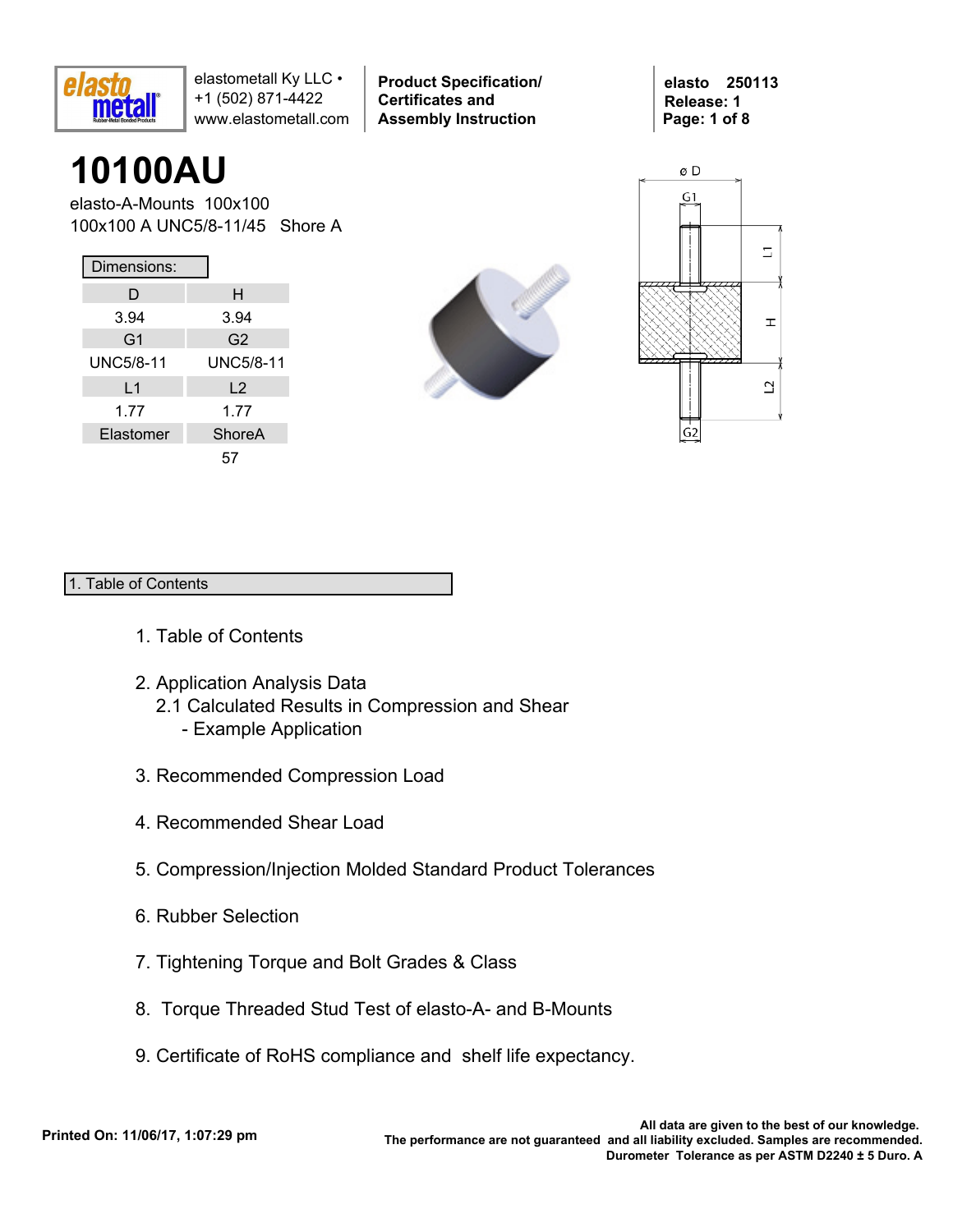

**Product Specification/ Certificates and Assembly Instruction**

**elasto 250113 Release: 1 Page: 2 of 8**

# **10100AU**

elasto-A-Mounts 100x100 100x100 A UNC5/8-11/45 Shore A

| Dimensions:    |                  |
|----------------|------------------|
| D              | н                |
| 3.94           | 3.94             |
| G <sub>1</sub> | G <sub>2</sub>   |
| UNC5/8-11      | <b>UNC5/8-11</b> |
| L1             | L <sub>2</sub>   |
| 1.77           | 1.77             |
| Elastomer      | ShoreA           |
|                | 57               |





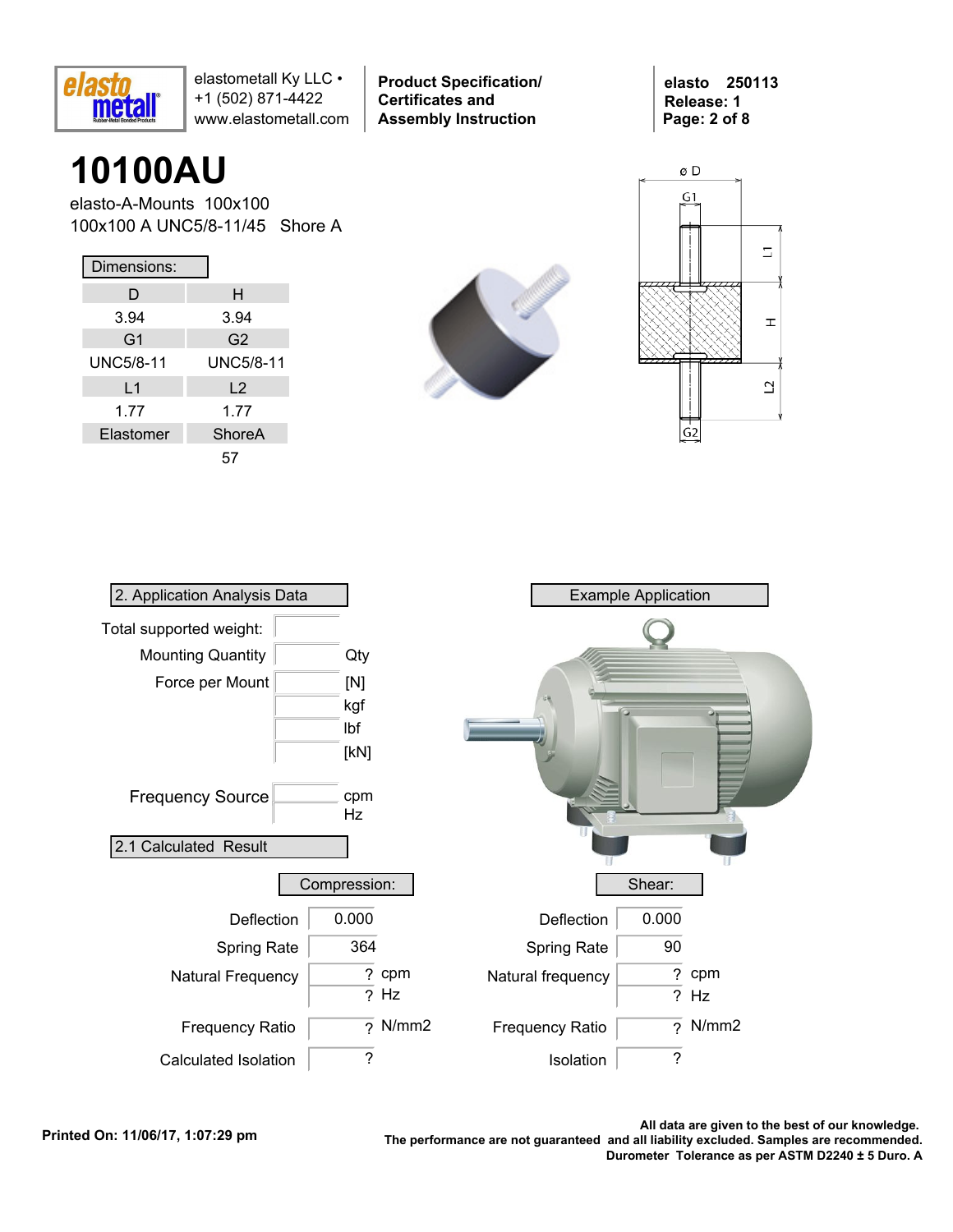

**Product Specification/ Certificates and Assembly Instruction**

**elasto 250113 Release: 1 Page: 3 of 8**

# **10100AU**

elasto-A-Mounts 100x100 100x100 A UNC5/8-11/45 Shore A

| Dimensions:    |                  |
|----------------|------------------|
| D              | н                |
| 3.94           | 3.94             |
| G <sub>1</sub> | G2               |
| UNC5/8-11      | <b>UNC5/8-11</b> |
| L1             | $\mathsf{L}2$    |
| 1.77           | 1.77             |
| Elastomer      | ShoreA           |
|                | 57               |





### 3. Recommended Compression Load



#### **Compression Deflection Information**

- 0.000
- 364.3

? Natural Frequency at max. load ?Isolation at

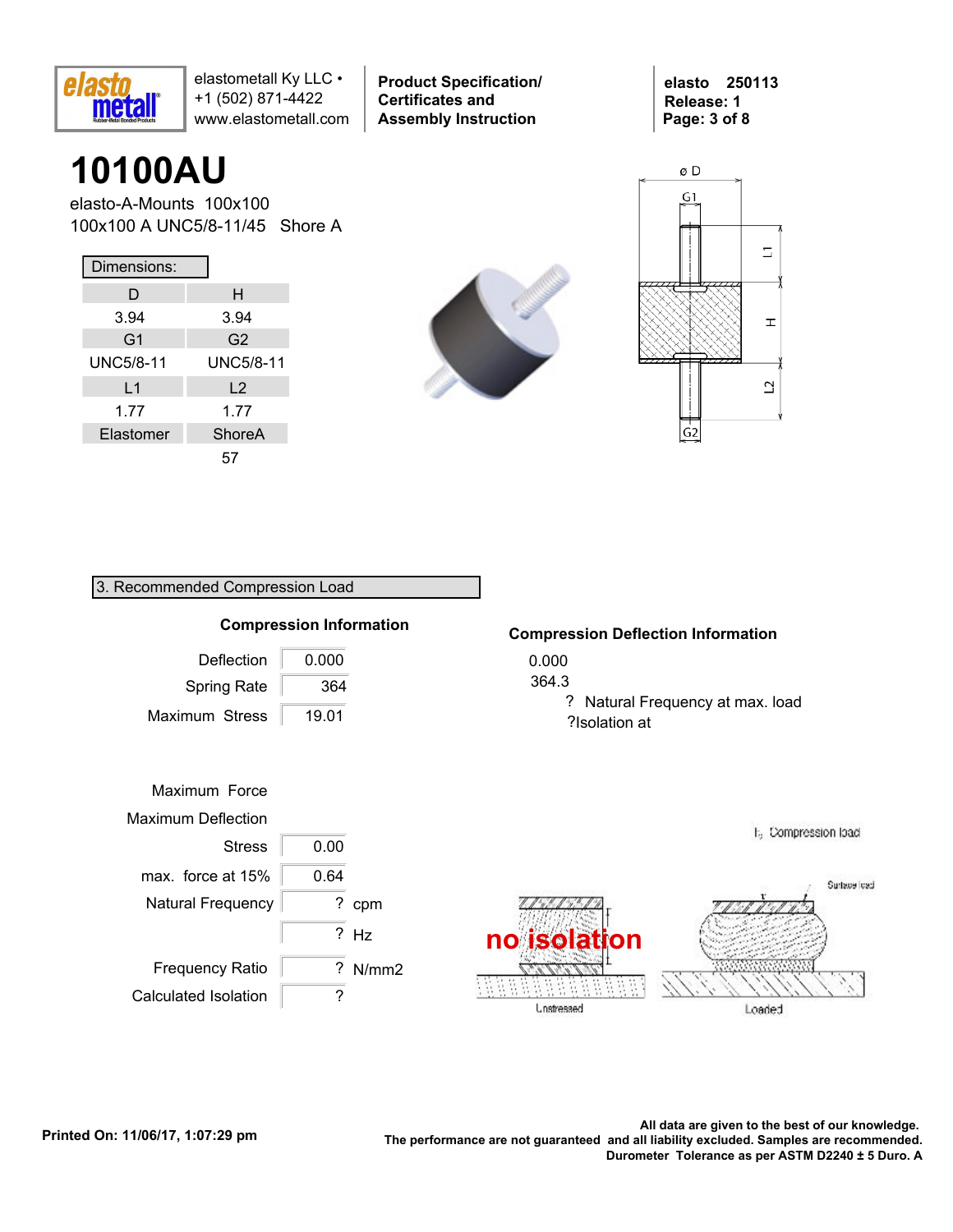

**Product Specification/ Certificates and Assembly Instruction**

**elasto 250113 Release: 1 Page: 4 of 8**

# **10100AU**

elasto-A-Mounts 100x100 100x100 A UNC5/8-11/45 Shore A

| Dimensions:    |                  |
|----------------|------------------|
| D              | н                |
| 3.94           | 3.94             |
| G <sub>1</sub> | G2               |
| UNC5/8-11      | <b>UNC5/8-11</b> |
| L1             | $\mathsf{L}2$    |
| 1.77           | 1.77             |
| Elastomer      | ShoreA           |
|                | 57               |





#### 4. Recommended Shear Load



#### **Shear Deflection Information**

- 0.000
- 90.2
	- ? Natural Frequency by max. load ? Isolation by



Loaded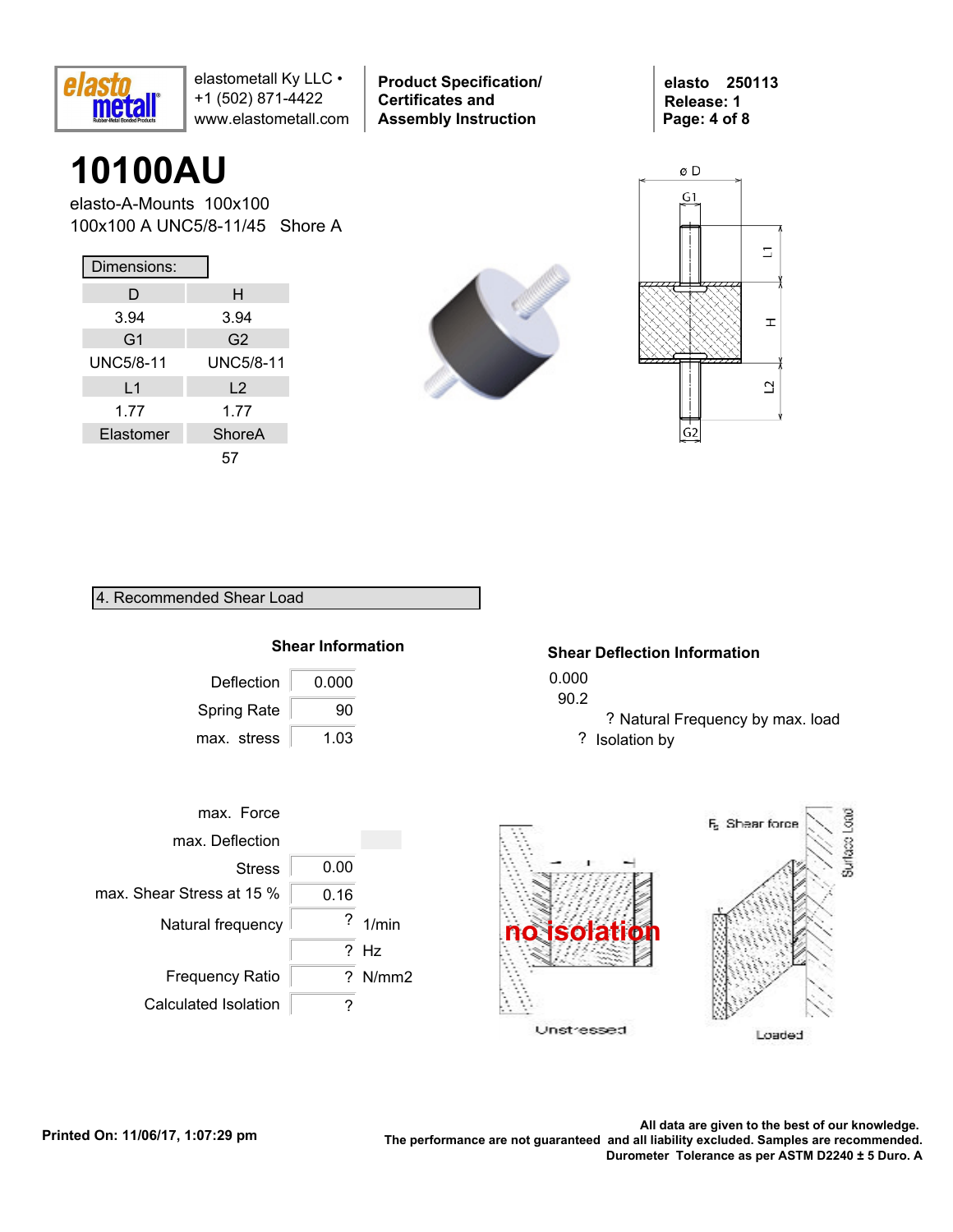

**Product Specification/ Certificates and Assembly Instruction**

**elasto 250113 Release: 1 Page: 5 of 8**

# **10100AU**

elasto-A-Mounts 100x100 100x100 A UNC5/8-11/45 Shore A

| Dimensions:    |                |
|----------------|----------------|
| D              | н              |
| 3.94           | 3.94           |
| G <sub>1</sub> | G <sub>2</sub> |
| UNC5/8-11      | UNC5/8-11      |
| L1             | $\mathsf{L}2$  |
| 1.77           | 1.77           |
| Elastomer      | ShoreA         |
|                | 57             |





### 5. Compression/Injection Molded Standard Product Tolerances

Standard compression molded product dimensional tolerances conform to DIN ISO 3302-1 M3 C Standard Injection molded product tolerances conform to DIN ISO 3302-1 M3 F Further information regarding product/process quality can be provided upon request.

| Dimensions<br>mm |     |          | Dimensions<br>inch | Tolerance in mm<br>Class M3-F<br>DIN ISO 3302-1 | Tolerance in Inch<br>Class M3-F<br>DIN ISO 3302-1 | Tolerance in mm<br>Class M3-C<br>DIN ISO 3302-1 | Tolerance in Inch<br>Class M3-C<br>DIN ISO 3302-1 |
|------------------|-----|----------|--------------------|-------------------------------------------------|---------------------------------------------------|-------------------------------------------------|---------------------------------------------------|
| from             | to  | from     | to                 | mm                                              | inch                                              | mm                                              | inch                                              |
| 0                | 4   | $\theta$ | .15"               | ± 0.25                                          | ±.010                                             | ± 0.40                                          | ±.016                                             |
| 4                | 6.3 | .16"     | .25"               | ± 0.25                                          | ±.010                                             | ± 0.40                                          | ±.016                                             |
| 6.3              | 10  | 25"      | .39"               | ± 0.30                                          | ±.012                                             | ± 0.50                                          | ±.020                                             |
| 10               | 16  | .39"     | .63"               | ± 0.40                                          | ±.016                                             | ± 0.60                                          | ±.024                                             |
| 16               | 25  | .63"     | .98"               | ± 0.50                                          | ±.020                                             | ± 0.80                                          | ±.032                                             |
| 25               | 40  | .98"     | 1.57"              | ± 0.60                                          | ±.024                                             | ± 1.00                                          | ±.040                                             |
| 40               | 64  | 1.57"    | 2.52"              | ± 0.80                                          | ±.032                                             | ± 1.30                                          | ±.051                                             |
| 63               | 100 | 2.38"    | 3.94"              | ± 1.00                                          | ±.040                                             | ± 1.60                                          | ±.063                                             |
| 100              | 160 | 3.94"    | 6.30"              | ± 1.30                                          | ±.051                                             | ± 2.00                                          | ±.079                                             |
| 160              | ٠   | 6.30"    | ٠                  | ± 1.3%                                          | ± 1.3%                                            | ± 1.3%                                          | ± 1.3%                                            |

Standard rubber hardness tolerance ± 5 Shore A Durometer per ASTM D2000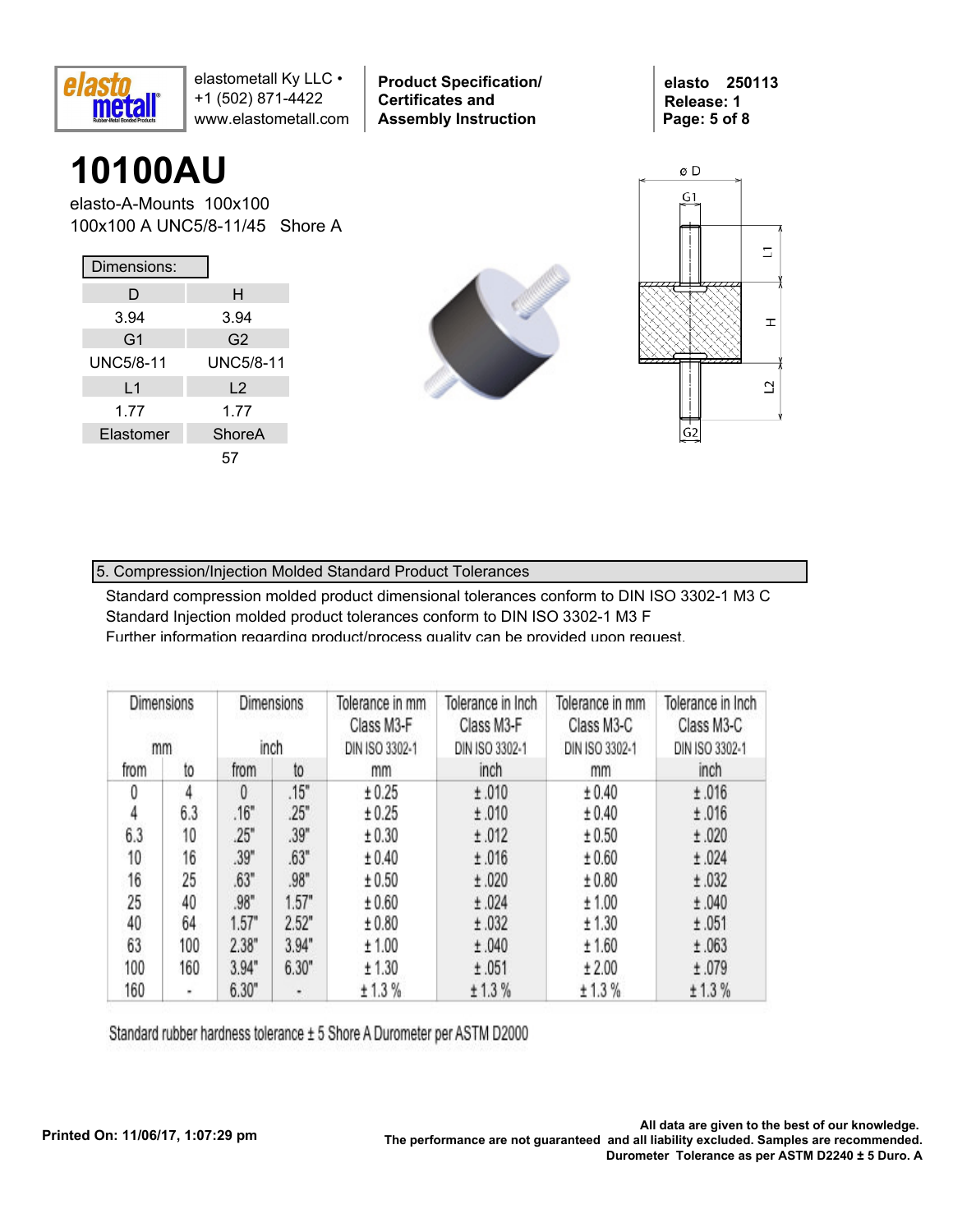

**Product Specification/ Certificates and Assembly Instruction**

**elasto 250113 Release: 1 Page: 6 of 8**

### **10100AU**

elasto-A-Mounts 100x100 100x100 A UNC5/8-11/45 Shore A

| Dimensions:      |                |
|------------------|----------------|
| D                | н              |
| 3.94             | 3.94           |
| G <sub>1</sub>   | G <sub>2</sub> |
| <b>UNC5/8-11</b> | UNC5/8-11      |
| L1               | $\mathsf{L}2$  |
| 1.77             | 1.77           |
| Elastomer        | ShoreA         |
|                  | 57             |





### 6. Rubber Selection

|                         |                                                               |                                     |                                            |                             |                                                                                                   |                           |                  |                 |                            |                   |                    |                  |                  | <b>PROPERTIES</b>      |                                  |                         |                             |                          |                          |
|-------------------------|---------------------------------------------------------------|-------------------------------------|--------------------------------------------|-----------------------------|---------------------------------------------------------------------------------------------------|---------------------------|------------------|-----------------|----------------------------|-------------------|--------------------|------------------|------------------|------------------------|----------------------------------|-------------------------|-----------------------------|--------------------------|--------------------------|
| Hardness Range (ShoreA) | Temperature Resistance Range 'C (F")                          | Short Term Peak Temperature C° (F°) | Tensile Strength (N/mm <sup>2)</sup> (PSI) | %<br>Tensile Eloangariotion | Elastomer<br><b>Basic Material</b><br>Chemical-Technical<br>Discription<br>Below:<br>(Trade Name) | International Description | Tensile Strength | Tear Resistance | <b>Abrasion Resistance</b> | Restoring Ability | Rebound Resilience | Ozone Resistance | Flame Resistance | <b>Acid Resistance</b> | Benzene & Mineral Oil Resistance | Gas Impermeability      | Water Absorption Resistance | - Temperature Resistance | + Temperature Resistance |
| $25 - 95$               | $-40^{\circ} - 75^{\circ}$<br>$(-40° - 167°)$                 | $+100^\circ$<br>$(212^{\circ})$     | 31<br>(4496)                               | 800                         | Natural Rubber                                                                                    | <b>NR</b>                 | $\overline{2}$   | $\overline{2}$  | $\overline{2}$             | 2                 | $\mathbf{1}$       | $\overline{4}$   | 5                | 3                      | 5                                | $\overline{4}$          | 3                           | $\overline{2}$           | $\overline{4}$           |
| $30 - 90$               | $-30^{\circ} - 120^{\circ}$<br>$(-22^{\circ} - 248^{\circ})$  | $+150^\circ$<br>$(302^{\circ})$     | 27.5<br>(3988)                             | 450                         | Chloroprene<br>(Baypren, Neoprene)                                                                | CR                        | $\overline{2}$   | 3               | 2                          | 3                 | 2                  | $\overline{2}$   | 2                | 2                      | 3                                | 3                       | 4                           | 4                        | 3                        |
| $30 - 90$               | $-40^{\circ} - 150^{\circ}$<br>$(-40^{\circ} - 302^{\circ})$  | $+180^\circ$<br>(356°)              | 20<br>(2901)                               | 450                         | Ethylene-Propylene -<br>Terpolymer                                                                | <b>EPDM</b>               | 3                | 4               | 3                          | 3                 | 3                  | 1                | 6                | 3                      | 5                                | 3                       | $\overline{2}$              | 3                        | $\overline{2}$           |
| $25 - 95$               | $-40^{\circ} - +140^{\circ}$<br>$(-40^{\circ} - 248^{\circ})$ | $+160^\circ$<br>(320°)              | 25<br>(3626)                               | 500                         | Ntrile Butadine<br>(Perbunan)                                                                     | <b>NBR</b>                | 3                | $\overline{4}$  | 3                          | 3                 | 3                  | 5                | 5                | 3                      | 1                                | 3                       | 3                           | 4                        | 3                        |
| $35 - 95$               | $-30^\circ - +110^\circ$<br>$(-22^{\circ} - 230^{\circ})$     | $+150^\circ$<br>$(302^{\circ})$     | 25<br>(3626)                               | 450                         | Styrene-Butadiene                                                                                 | <b>SBR</b>                | 3                | 3               | $\overline{2}$             | 3                 | 3                  | 5                | 5                | 3                      | 5                                | 3                       | 3                           | 3                        | 3                        |
| $30 - 85$               | $-40^{\circ} - +130^{\circ}$<br>$(-40^\circ - 266^\circ)$     | $+150^\circ$<br>$(302^{\circ})$     | 17<br>(2466)                               | 800                         | Butyl                                                                                             | <b>IIR</b>                | 3                | 2               | 2                          | 3                 | 5                  | 1                | 4                | $\overline{4}$         | 6                                | 4                       | 2                           | 2                        | 3                        |
| $55 - 98$               | $-30^{\circ} - +80^{\circ}$<br>$(-22^{\circ} - 176^{\circ})$  | $+100^\circ$<br>(212°)              | 30<br>(4351)                               | 800                         | Polyurethane                                                                                      | <b>PUR</b>                | 1                | 2               | $\mathbf{1}$               | 3                 | 3                  | $\overline{2}$   | $\overline{4}$   | 5                      | $\overline{2}$                   | $\overline{\mathbf{4}}$ | 5                           | 3                        | $\overline{4}$           |
| $40 - 80$               | $-70^{\circ} - +180^{\circ}$<br>$(-94^{\circ} - 356^{\circ})$ | $+225^\circ$<br>(437°)              | 8<br>(1160)                                | 250                         | Silicone Rubber                                                                                   | SI                        | 5                | 5               | 5                          | 5                 | 2                  | 1                | 4                | 3                      | 5                                | 5                       | 4                           | 1                        | 1                        |
| $65 - 90$               | $-30^{\circ} - +225^{\circ}$<br>$(-22^{\circ} - 437^{\circ})$ | $+350^\circ$<br>(662°)              | 20<br>(2901)                               | 400                         | Fluorocarbon (Viton)                                                                              | <b>FPM</b>                | 3                | 2               | 5                          | 5                 | 4                  | 1                | 1                | 1                      | 1                                | 1                       | ä,                          | 4                        | 1                        |

The above mentioned information are used for a guide and can be modified by elatometall to improve certain characteristis.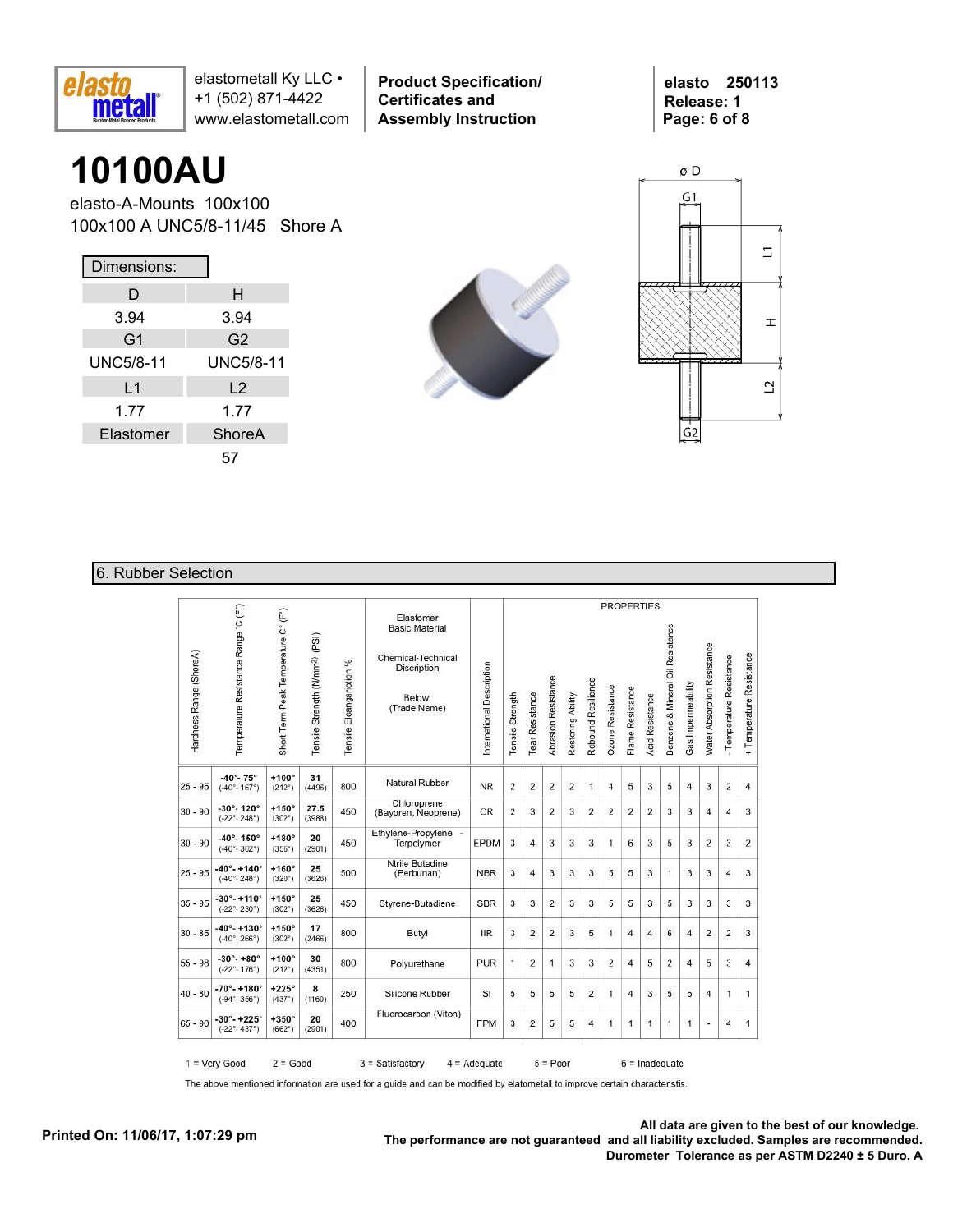

**Product Specification/ Certificates and Assembly Instruction**

**elasto 250113 Release: 1 Page: 7 of 8**

## **10100AU**

elasto-A-Mounts 100x100 100x100 A UNC5/8-11/45 Shore A

| Dimensions:      |                  |
|------------------|------------------|
| D                | н                |
| 3.94             | 3.94             |
| G <sub>1</sub>   | G <sub>2</sub>   |
| <b>UNC5/8-11</b> | <b>UNC5/8-11</b> |
| L1               | L <sub>2</sub>   |
| 1.77             | 1.77             |
| Elastomer        | ShoreA           |
|                  | 57               |





### 7. Tightening Torque and Bolt Grades & Class

#### Tightening Torque per ASTM A193 and A194

|                                  | <b>Metric Units: (Metric Thread)</b> |                                     |                                     | <b>English Units: (Coarse Thread)</b> |                                   |                                          |                                          |                                  |                                   | <b>English Units: (Fine Thread)</b>      |                                          |  |  |  |  |  |
|----------------------------------|--------------------------------------|-------------------------------------|-------------------------------------|---------------------------------------|-----------------------------------|------------------------------------------|------------------------------------------|----------------------------------|-----------------------------------|------------------------------------------|------------------------------------------|--|--|--|--|--|
|                                  | <b>CLASS 5.6</b>                     | <b>CLASS 8.8</b>                    | <b>CLASS 10.9</b>                   |                                       | <b>GRADE 2</b>                    | <b>GRADE 5</b>                           | <b>GRADE 8</b>                           |                                  | <b>GRADE 2</b>                    | <b>GRADE 5</b>                           | <b>GRADE 8</b>                           |  |  |  |  |  |
| <b>Thread</b><br>Size &<br>Pitch | Tightening<br>Torque<br>(Nm)         | <b>Tightening</b><br>Torque<br>(Nm) | <b>Tightening</b><br>Torque<br>(Nm) | <b>Thread</b><br>Size &<br>Pitch      | Tightening<br>Torque<br>$(ft-lb)$ | <b>Tightening</b><br>Torque<br>$(ft-lb)$ | <b>Tightening</b><br>Torque<br>$(ft-lb)$ | <b>Thread</b><br>Size &<br>Pitch | Tightening<br>Torque<br>$(ft-lb)$ | <b>Tightening</b><br>Torque<br>$(ft-lb)$ | <b>Tightening</b><br>Torque<br>$(ft-lb)$ |  |  |  |  |  |
| M <sub>2</sub>                   | 0.16                                 | 0.37                                | 0.52                                | $6 - 32$                              | 0.86                              | 1.33                                     | 1.88                                     | $6 - 40$                         | 0.96                              | 1.49                                     | 2.1                                      |  |  |  |  |  |
| M2.3                             | 0.26                                 | 0.6                                 | 0.84                                | $8 - 32$                              | 1.58                              | 2.44                                     | 3.44                                     | $8 - 36$                         | 1.66                              | 2.57                                     | 3.63                                     |  |  |  |  |  |
| M2.6                             | 0.37                                 | 0.86                                | 1.21                                | $10 - 24$                             | 2.29                              | 3.53                                     | 499                                      | 10-32                            | 2.61                              | 4.04                                     | 5.7                                      |  |  |  |  |  |
| M <sub>3</sub>                   | 0.59                                 | 1.34                                | 1.88                                | $12 - 24$                             | 3.59                              | 5.55                                     | 7.84                                     | $12 - 28$                        | 3.83                              | 5.92                                     | 8.36                                     |  |  |  |  |  |
| M3.5                             | 0.9                                  | 2.06                                | 2.89                                | $1/4 - 20$                            | 5.47                              | 8.45                                     | 11.9                                     | $1/4 - 28$                       | 6.26                              | 9.7                                      | 13.7                                     |  |  |  |  |  |
| M4                               | 1.34                                 | 3.04                                | 4.31                                | $5/16 - 18$                           | 11.3                              | 17.4                                     | 24.6                                     | 5/16-24                          | 12.5                              | 19.3                                     | 27.2                                     |  |  |  |  |  |
| M <sub>5</sub>                   | 2.65                                 | 6.03                                | 8.48                                | $3/8 - 16$                            | 20                                | 30.9                                     | 43.6                                     | $3/8 - 24$                       | 22.66                             | 35                                       | 49.4                                     |  |  |  |  |  |
| M6                               | 4.51                                 | 10.3                                | 14.71                               | $7/16 - 14$                           | 32                                | 39.4                                     | 69.8                                     | 7/16-20                          | 35.7                              | 55.2                                     | 77.9                                     |  |  |  |  |  |
| M7                               | 7.45                                 | 17.16                               | 24.52                               | $1/2 - 13$                            | 48.8                              | 75.4                                     | 106                                      | $1/2 - 20$                       | 55                                | 84.9                                     | 120                                      |  |  |  |  |  |
| M8                               | 10.79                                | 25.5                                | 35.3                                | $9/16 - 12$                           | 70.4                              | 109                                      | 154                                      | $9/16 - 18$                      | 78.5                              | 121                                      | 171                                      |  |  |  |  |  |
| M10                              | 21.57                                | 50.01                               | 70.61                               | $5/8 - 11$                            | 97.1                              | 150                                      | 212                                      | $5/8 - 18$                       | 110                               | 170                                      | 240                                      |  |  |  |  |  |
| M12                              | 38.25                                | 87.28                               | 122.58                              | $3/4 - 10$                            | 103                               | 366                                      | 376                                      | $3/4 - 16$                       | 115                               | 297                                      | 420                                      |  |  |  |  |  |
| M14                              | 60.8                                 | 138.27                              | 194.17                              | $7/8-9$                               | 167                               | 430                                      | 606                                      | $7/8 - 14$                       | 184                               | 473                                      | 668                                      |  |  |  |  |  |
| M16                              | 93.16                                | 210.84                              | 299.1                               | $1 - 8$                               | 250                               | 561                                      | 909                                      | $1 - 12$                         | 273                               | 613                                      | 995                                      |  |  |  |  |  |
| M18                              | 127.49                               | 411.88                              | 411.88                              | $1 - 1/8 - 7$                         | 354                               | 794                                      | 1288                                     | $1 - 1/8 - 12$                   | 397                               | 891                                      | 1445                                     |  |  |  |  |  |
| M20                              | 180.44                               | 558.98                              | 578.5                               | $1 - 1/4 - 7$                         | 500                               | 1120                                     | 1817                                     | $1 - 1/4 - 12$                   | 553                               | 1241                                     | 2012                                     |  |  |  |  |  |
| M22                              | 245.17                               | 558.98                              | 784.54                              | $1 - 3/8 - 6$                         | 655                               | 1469                                     | 2382                                     | $1 - 3/8 - 12$                   | 746                               | 1673                                     | 2712                                     |  |  |  |  |  |
| M24                              | 308.91                               | 710.99                              | 1000.28                             | $1/2 - 6$                             | 869                               | 1949                                     | 3161                                     | $1 - 1/2 - 12$                   | 978                               | 2194                                     | 3557                                     |  |  |  |  |  |
| M27                              | 460.92                               | 104932                              | 1480.81                             |                                       |                                   |                                          |                                          |                                  |                                   |                                          |                                          |  |  |  |  |  |

522.73 Non-Standard 1421.97

2010.38

M30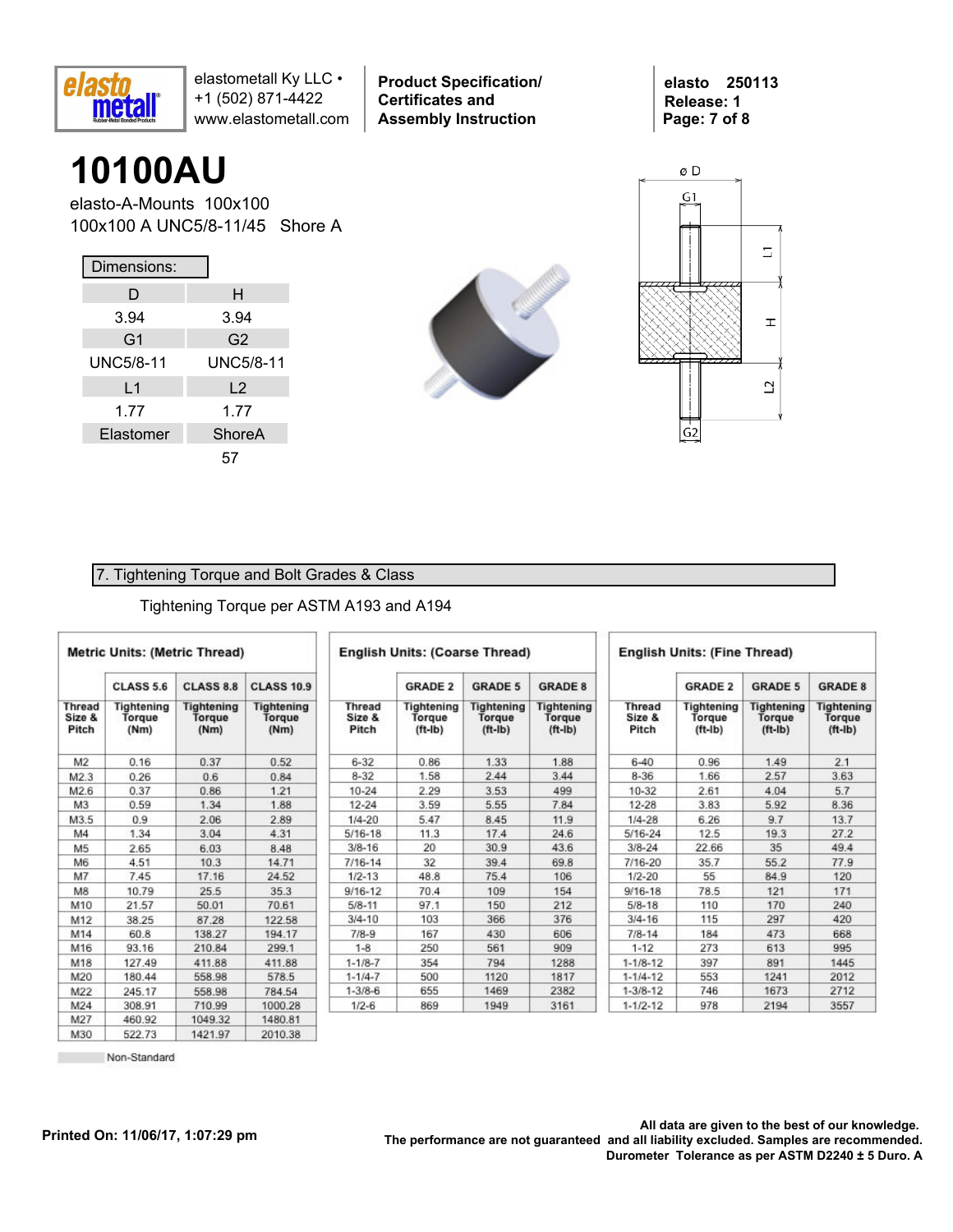

**Product Specification/ Certificates and Assembly Instruction**

**elasto 250113 Release: 1 Page: 8 of 8**

### **10100AU**

elasto-A-Mounts 100x100 100x100 A UNC5/8-11/45 Shore A

| Dimensions:      |                  |
|------------------|------------------|
| D                | н                |
| 3.94             | 3.94             |
| G <sub>1</sub>   | G <sub>2</sub>   |
| <b>UNC5/8-11</b> | <b>UNC5/8-11</b> |
| L1               | L <sub>2</sub>   |
| 1.77             | 1.77             |
| Elastomer        | ShoreA           |
|                  | 57               |





#### 8. Torque Threaded Stud Test of elasto-A- and B-Mounts

Tighten flat bar steel on jaw vise. Setup required torque wrench per table. Use a nut for specimen and tighten it with torque wrench until the required torque is achieved. Loosen nut from specimen and visual check threaded studs for:



- **Thread pitch damaged or sheered**
- **Connection between washer**
- **Broken stud**